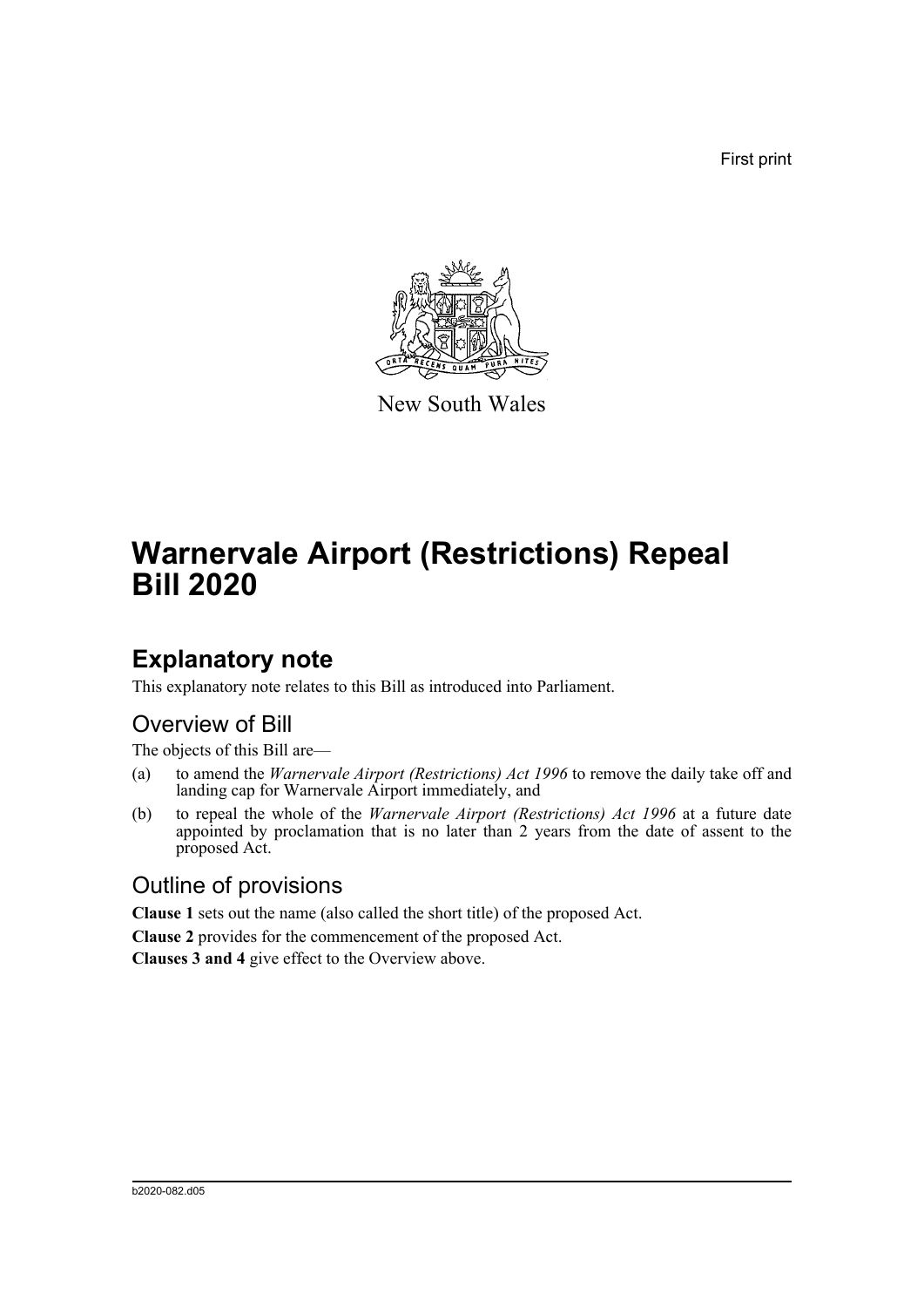First print



New South Wales

# **Warnervale Airport (Restrictions) Repeal Bill 2020**

## **Contents**

|                                                               | Page |
|---------------------------------------------------------------|------|
| Name of Act                                                   |      |
| Commencement                                                  |      |
| Amendment of Warnervale Airport (Restrictions) Act 1996 No 57 |      |
| Repeal of Warnervale Airport (Restrictions) Act 1996 No 57    |      |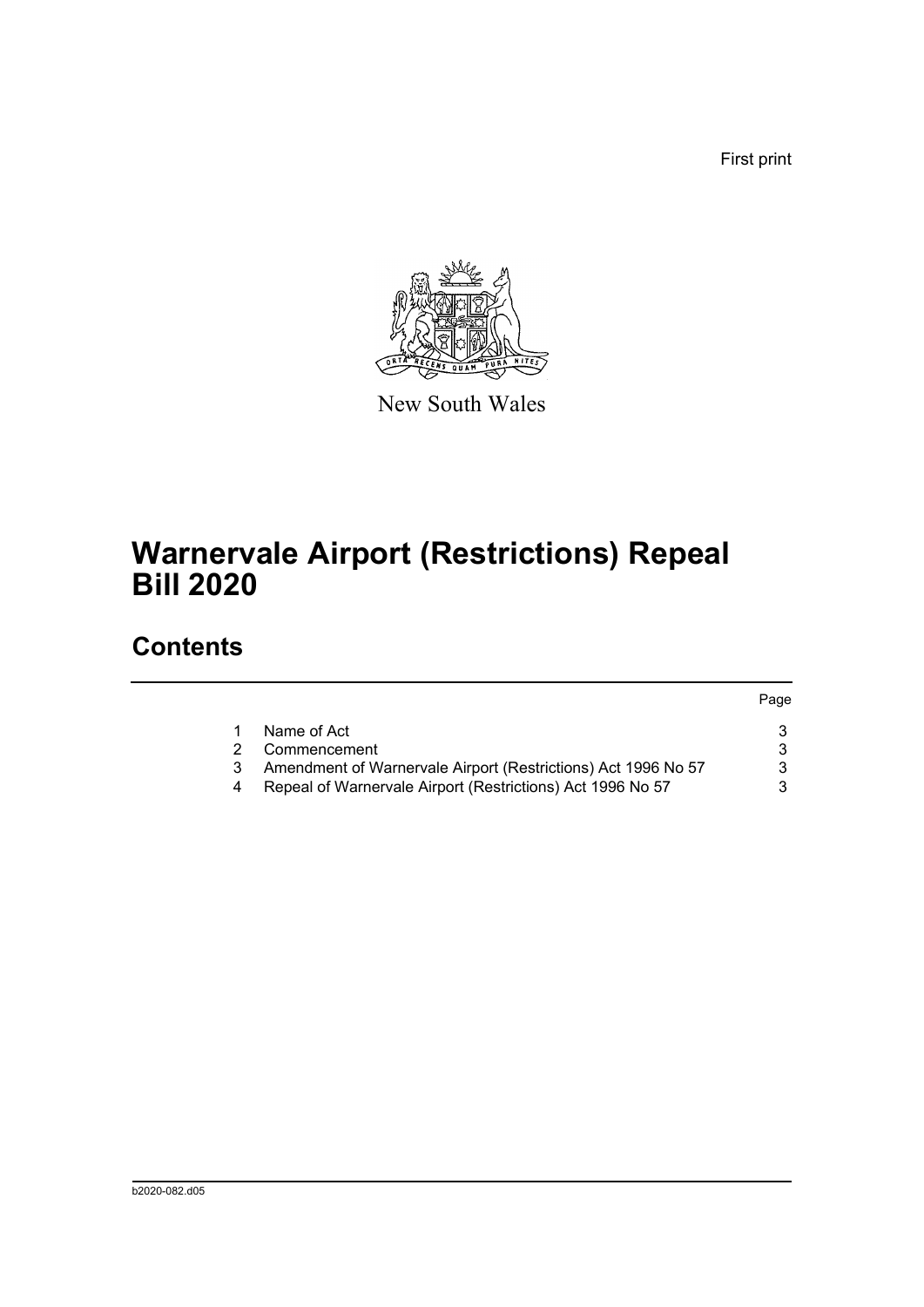

New South Wales

# **Warnervale Airport (Restrictions) Repeal Bill 2020**

No , 2020

#### **A Bill for**

An Act to amend the *Warnervale Airport (Restrictions) Act 1996* to remove the daily take off and landing cap and to provide for the repeal of the *Warnervale Airport (Restrictions) Act 1996*.